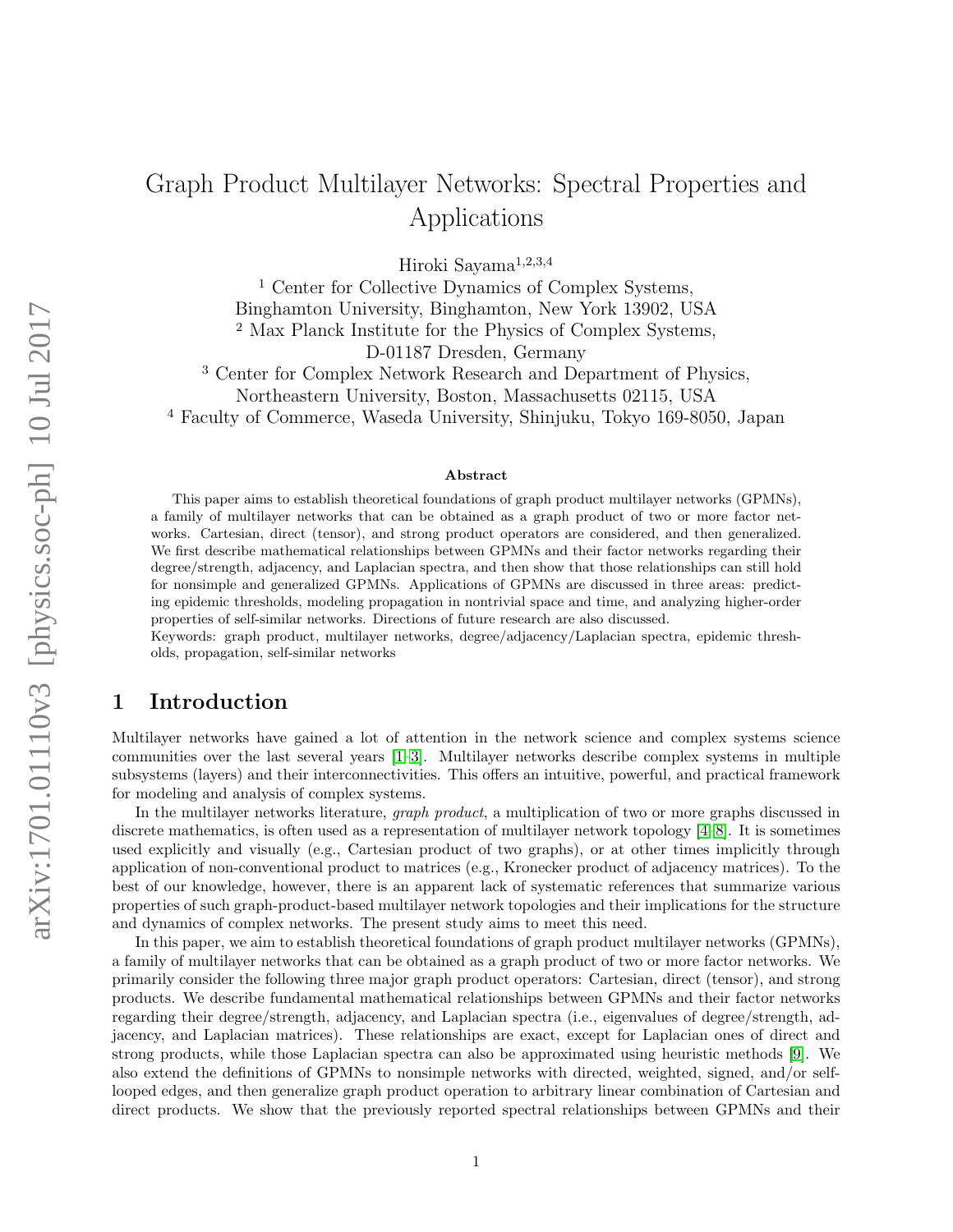factor networks are still maintained in nonsimple and generalized cases. In the latter half of this paper, we demonstrate the effectiveness of GPMNs through three applications: prediction of epidemic thresholds, modeling of propagation in nontrivial space and time, and analysis of higher-order properties of self-similar networks.

It should be noted here that most real-world complex networks are not GPMNs, and therefore their structure and dynamics would not be fully captured within the GPMN framework. However, GPMNs may still be used as a reference or surrogate model to which real-world multilayer network structure and dynamics can be compared. One may test various structural/dynamical properties of complex network models or data against GPMN-based approximations obtained by assuming that intra-layer networks are identical across all layers and that inter-layer edges follow certain patterns. There are also other areas of applications of GPMNs, as illustrated later in this paper.

The rest of the paper is structured as follows. In the next section, we first define simple GPMNs and summarize their known spectral properties. In Section [3,](#page-4-0) we extend the definitions of GPMNs to nonsimple graphs. In Section [4,](#page-5-0) we generalize graph product operation. Sections [5,](#page-7-0) [6,](#page-9-0) and [7](#page-11-0) describe applications of GPMNs. Finally, Section [8](#page-14-0) concludes this paper with a discussion on directions of future research.

# <span id="page-1-3"></span>2 Simple Graph Product Multilayer Networks and Their Spectral Properties

We define *graph product multilayer networks (GPMNs)* as a particular family of multilayer networks that can be obtained by applying graph product operation(s) to two or more smaller networks. We call those smaller networks factor networks. One of the factor networks is often considered a template of intra-layer networks that uniformly applies to all the layers, while other factor networks are often considered to represent aspects of layers [\[1\]](#page-16-0) that can be nonlinear and network-shaped.

Three graph product operations have been considered so far: Cartesian product, direct (tensor) product, and strong product [\[9\]](#page-16-4). We will also discuss their generalization later in this paper. Let  $G = (V_G, E_G)$  and  $H = (V_H, E_H)$  be two simple graphs as factor networks, where  $V_G$  (or  $V_H$ ) and  $E_G$  (or  $E_H$ ) are the sets of nodes and edges of G (or H), respectively. Also let  $A_G$  and  $A_H$  be the adjacency matrices of G and H, respectively. For all of the aforementioned three graph products, a new node set is given by a Cartesian product of  $V_G$  and  $V_H$ , i.e.,  $\{(g, h) | g \in V_G, h \in V_H\}$ . Then the three graph products are defined as follows:

**Cartesian product**  $G \square H$  A network in which two nodes  $(g,h)$  and  $(g',h')$  are connected if and only if  $g = g'$  and  $(h, h') \in E_H$ , or  $h = h'$  and  $(g, g') \in E_G$ . Its adjacency matrix is given by

<span id="page-1-0"></span>
$$
A_{G \square H} = A_G \oplus A_H = A_G \otimes I_{|V_H|} + I_{|V_G|} \otimes A_H,
$$
\n<sup>(1)</sup>

where ⊕ and ⊗ are Kronecker sum and Kronecker product operators, respectively, and  $I_n$  is an  $n \times n$ identity matrix.

Direct (tensor) product  $G \times H$  A network in which two nodes  $(g,h)$  and  $(g',h')$  are connected if and only if  $(g, g') \in E_G$  and  $(h, h') \in E_H$ . Its adjacency matrix is given by

<span id="page-1-1"></span>
$$
A_{G \times H} = A_G \otimes A_H. \tag{2}
$$

**Strong product**  $G \boxtimes H$  A network that is obtained as the sum of  $G \square H$  and  $G \times H$ . Its adjacency matrix is given by

<span id="page-1-2"></span>
$$
A_{G \boxtimes H} = A_G \oplus A_H + A_G \otimes A_H. \tag{3}
$$

Examples are shown in Figure [1.](#page-2-0) We call these three types of GPMNs Cartesian product multilayer networks (CPMNs), direct product multilayer networks (DPMNs), and strong product multilayer networks (SPMNs). The number of nodes is  $|V_G||V_H|$  for all of these three graph products. CPMNs guarantee that all inter-layer edges are diagonal and layer-coupled (i.e., independent of the intra-layer nodes), and therefore, all CPMNs are also multiplex networks (in the sense that all layers share the same intra-layer node set and the inter-layer edges are all diagonal) [\[1\]](#page-16-0). Some other known topological properties are summarized in Table [1.](#page-3-0)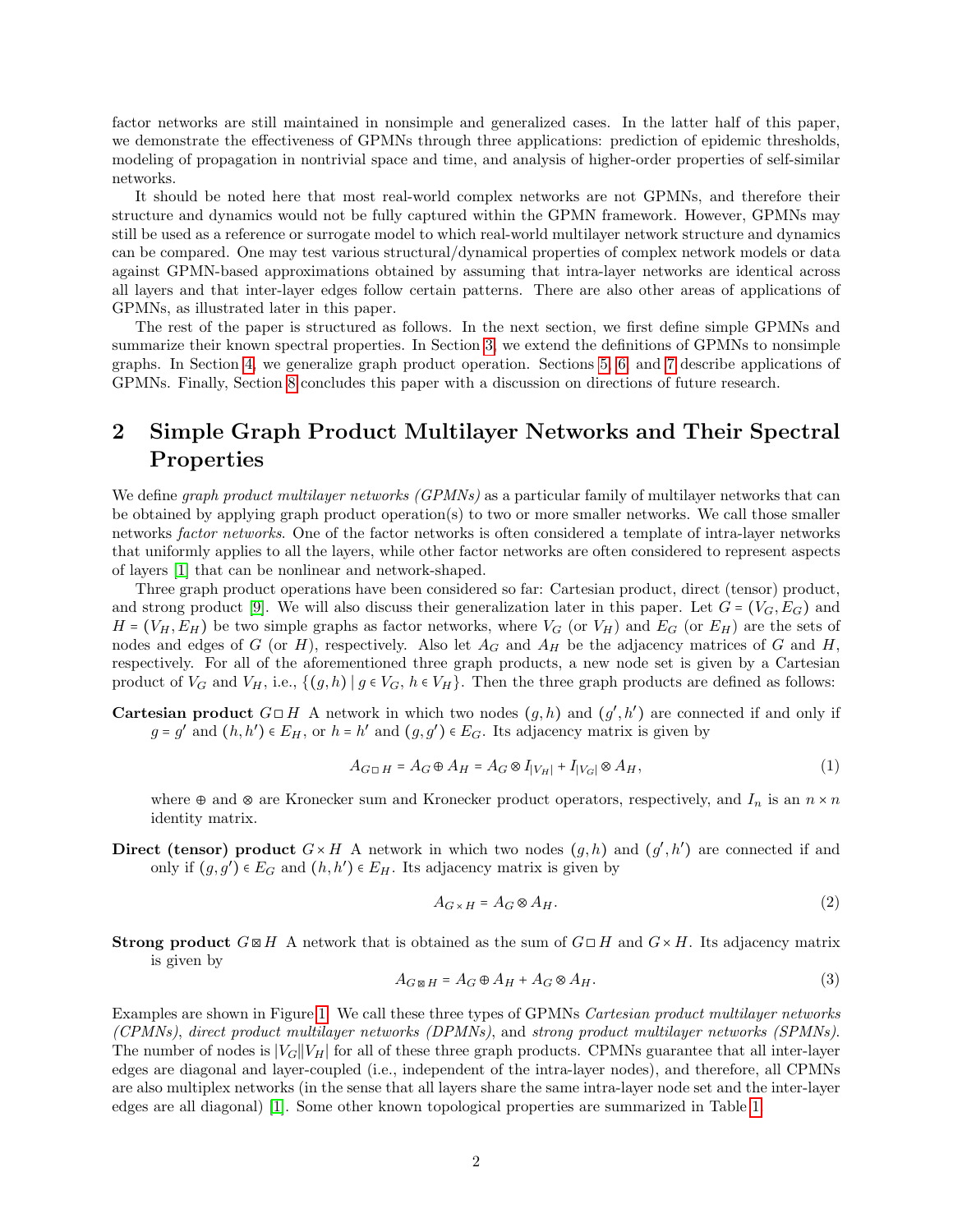

(a) Cartesian product  $G \square H$  $A_{G \Box H}$  =  $A_G \oplus A_H$  $= A_G \otimes I_{|V_H|} + I_{|V_G|} \otimes A_H$ =  $\overline{I}$ ⎜ ⎜ ⎜ ⎜  $\mathsf I$  $\mathsf I$  $\mathsf I$  $\mathsf I$  $\mathsf I$  $\mathsf I$  $\mathsf I$  $\mathsf I$  $\mathbf l$ ⎜ ⎝ ⎞ ⎟ ⎟ ⎟ ⎟ ⎟ ⎟ ⎟ ⎟ ⎟ ⎟ ⎟ ⎟ ⎟ ⎟ ⎠ (b) Direct (tensor) product  $G \times H$ 



⎞ ⎟ ⎟ ⎟ ⎟ ⎟ ⎟ ⎟ ⎟ ⎟ ⎟ ⎟ ⎟ ⎟ ⎟ ⎠

(c) Strong product  $G \boxtimes H$ 



<span id="page-2-0"></span>Figure 1: Examples of three graph products. Top: Two factor graphs used in this example,  $G$  and  $H$ , and their adjacency matrices. (a) Cartesian product. (b) Direct (tensor) product. (c) Strong product. In graphically presented adjacency matrices, gray and white blocks represent 1s and 0s, respectively. Here, G is considered an inter-layer network while  $H$  is considered an intra-layer network, but the opposite interpretation is also possible. 3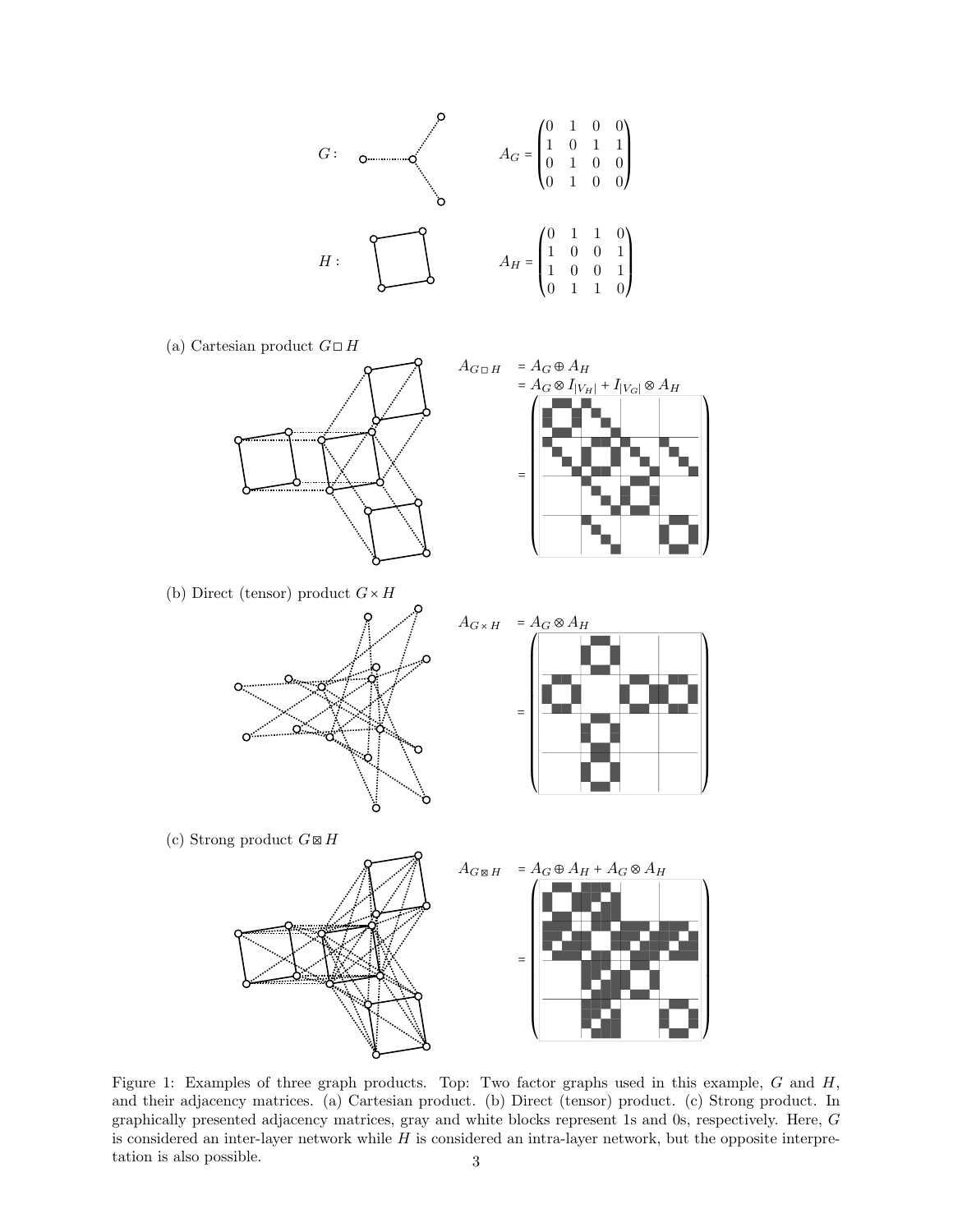<span id="page-3-0"></span>

|  |  | Table 1: Some of known topological properties of GPMNs with simple, undirected factor networks G and       |  |  |  |  |  |
|--|--|------------------------------------------------------------------------------------------------------------|--|--|--|--|--|
|  |  | H. $\langle k_G \rangle$ and $\langle k_H \rangle$ represent the average degrees of G and H, respectively. |  |  |  |  |  |

| $\sim$ $\prime$<br>Type | ---<br>$\#$ of nodes | $#$ of edges                            | Average degree                                                                                                                                                                                                                                   | Multiplex?     |
|-------------------------|----------------------|-----------------------------------------|--------------------------------------------------------------------------------------------------------------------------------------------------------------------------------------------------------------------------------------------------|----------------|
| CPMN $G \square H$      | $ V_G  V_H $         | $ E_G  V_H  +  V_G  E_H $               | $\frac{2 E_G }{ V_G } + \frac{2 E_H }{ V_H } = \langle k_G \rangle + \langle k_H \rangle$                                                                                                                                                        | Yes            |
| DPMN $G \times H$       | $ V_G  V_H $         | $2 E_G  E_H $                           | $\frac{4 E_G  E_H }{ V_G  V_H } = \langle k_G \rangle \langle k_H \rangle$                                                                                                                                                                       | N <sub>o</sub> |
| $SPMN G \boxtimes H$    | $ V_G  V_H $         | $ E_G  V_H  +  V_G  E_H  + 2 E_G  E_H $ | $\begin{array}{c} \frac{2 E_G }{ V_G } + \frac{2 E_H }{ V_H } + \frac{4 E_G  E_H }{ V_G  V_H } \\ = \left\langle k_G \right\rangle + \left\langle k_H \right\rangle + \left\langle k_G \right\rangle \left\langle k_H \right\rangle \end{array}$ | N <sub>o</sub> |

The three graph product operators described above are commutative, i.e., the resulting graphs of  $G * H$ and  $H * G$  (where  $*$  is either  $\Box$ ,  $*$ , or  $\boxtimes$ ) are isomorphic to each other with appropriate node permutations. Therefore, it is an arbitrary choice which factor network is considered intra- or inter-layer. In addition, these graph product operators are also known to be associative.

One interesting, and quite useful, fact already known about GPMNs is that the spectral properties of their degree, adjacency, and Laplacian matrices are related to those of their factor networks [\[9–](#page-16-4)[11\]](#page-16-5). More specifically, degree and adjacency spectra of CP/DP/SPMNs and Laplacian spectra of CPMNs are characterized exactly by the spectra of their factor networks, as follows [\[9\]](#page-16-4):

**Degree spectra** With  $(d_i^G)$  and  $(d_j^H)$  being the degree spectra (node degrees) of factor networks G and H, respectively:

 $\textbf{CPMN} \, \left( d^G_i + d^H_j \right) \quad \forall i,j$  $\textbf{DPMN} \, \left( d^G_i d^H_j \right) \quad \forall i,j$  $\mathbf{SPMN}\;\left( d_{i}^{G}+d_{j}^{H}+d_{i}^{G}d_{j}^{H}\right) \quad \forall i,j$ 

- **Adjacency spectra** With  $(\lambda_i^G)$  and  $(\lambda_j^H)$  being the adjacency spectra (eigenvalues of adjacency matrices) of factor networks  $G$  and  $H$ , respectively:
	- **CPMN**  $(\lambda_i^G + \lambda_j^H)$   $\forall i, j$  $\textbf{DPMN} \, \left( \lambda_i^G \lambda_j^H \right) \; \; \; \forall i,j$  $\textbf{SPMN}~~\left( \lambda_i^G + \lambda_j^H + \lambda_i^G \lambda_j^H \right)~~~\forall i,j$
- **Laplacian spectra** With  $(\mu_i^G)$  and  $(\mu_j^H)$  being the Laplacian spectra (eigenvalues of Laplacian matrices) of factor networks  $G$  and  $H$ , respectively:

 $\textbf{CPMN} \, \left( \mu_i^G + \mu_j^H \right) \quad \forall i,j$ 

In contrast to these, no exact formula is known for the characterization of Laplacian spectra of DP/SPMNs using their factor networks' Laplacian spectra. This is because the Laplacian matrices of DP/SPMNs cannot be expressed simply by using the Laplacian matrices of their factor networks, but instead, they involve the Kronecker products of degree and Laplacian matrices of the factor networks [\[9\]](#page-16-4). Such a coupling between degree and Laplacian matrices makes it hard to obtain Laplacian spectra of DP/SPMNs analytically.

However, we have recently reported [\[9\]](#page-16-4) that the Laplacian spectra of DP/SPMNs can still be approximated heuristically using degree and Laplacian spectra of their factor networks, as follows:

 ${\bf Approximated\; Laplacian\; spectra\;With} \left[\left(d_i^G\right),\left(\mu_i^G\right)\right] \text{and} \left[\left(d_j^H\right),\left(\mu_j^H\right)\right]$  being the degree/Laplacian spectra of factor networks  $G$  and  $H$ , respectively: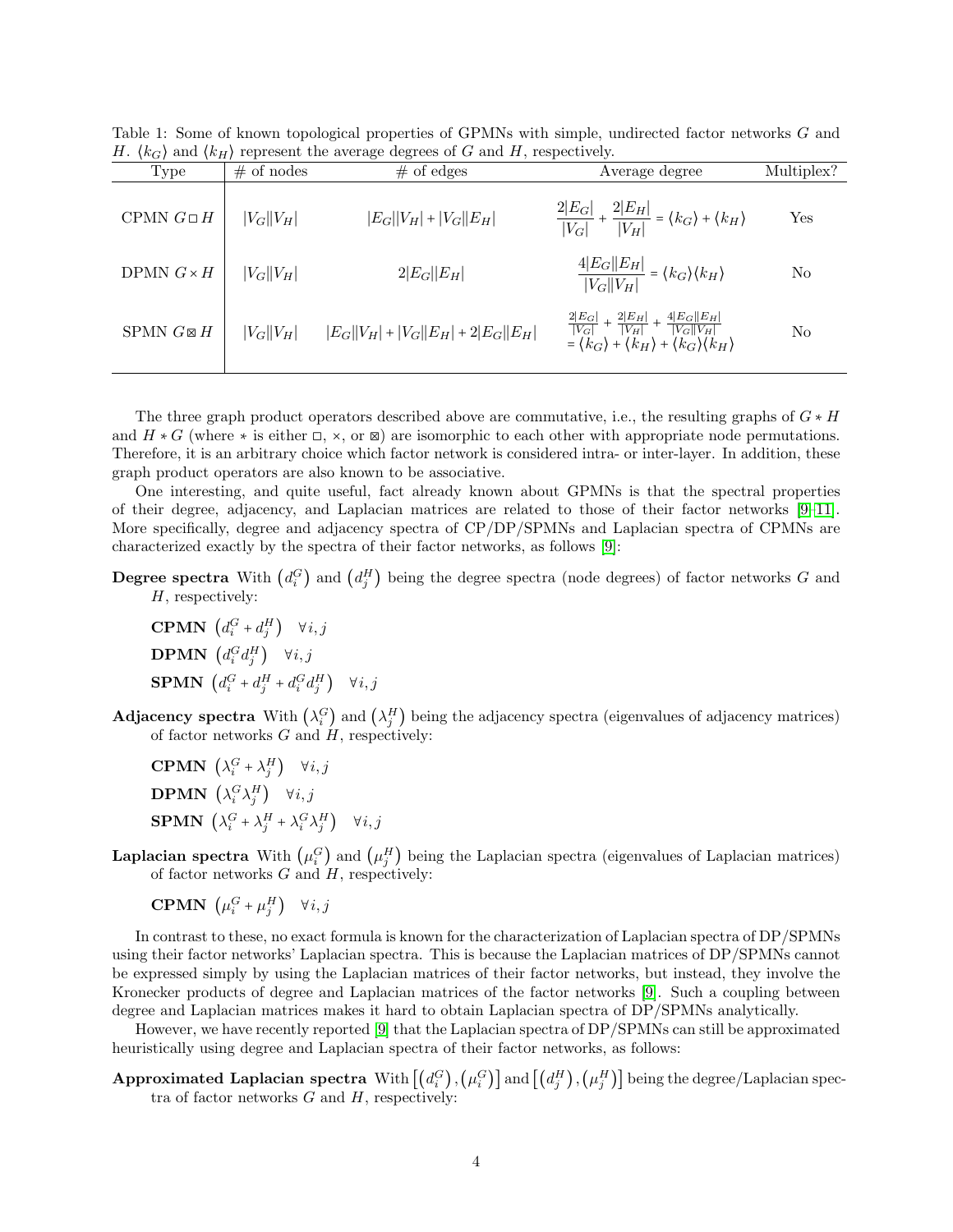$\textbf{DPMN} \; \left( \mu^G_i d^H_j + d^G_i \mu^H_j - \mu^G_i \mu^H_j \right) \quad \forall i,j$  $\textbf{SPMN} \; \left( \mu^G_i + \mu^H_j + \mu^G_i d^H_j + d^G_i \mu^H_j - \mu^G_i \mu^H_j \right) \quad \forall i,j$ 

Note that these formulae involve two distinct spectra for each factor network, (d) and ( $\mu$ ), whose orderings are independent from each other. This implies that optimizing their orderings can help improve the accuracy of the heuristic approximation. In [\[9\]](#page-16-4), we explored several different ordering methods and found that sorting both spectra in an ascending order achieves the best approximation (we will revisit this issue in the next section). See [\[9\]](#page-16-4) for more details.

In summary, the spectral relationships between GPMNs and their factor networks described above help study structural and dynamical properties of GPMNs, such as degree distributions, bipartiteness, algebraic connectivities, number of connected components, spectral gaps, eigenratios, and so on.

#### <span id="page-4-0"></span>3 Spectral Properties of Nonsimple GPMNs

In this paper, we aim to extend the definitions of GPMNs to make them capable of capturing a greater variety of complex networks.

The first extension is to consider nonsimple graphs with directed, weighted, signed, and/or self-looped edges. Mathematically, this relaxation is equivalent to considering any arbitrary real-valued square matrices for adjacency matrices of factor networks,  $A_G$  and  $A_H$ . Through the rest of the paper, "adjacency matrices" are used in this broader definition. Note that the ways adjacency matrices of graph products are calculated in Eqs.  $(1)$ ,  $(2)$ , and  $(3)$  do not assume graph simplicity, so they can seamlessly apply to nonsimple graphs as is. We call the resulting networks nonsimple GPMNs.

Of particular interest is whether the spectral relationships between simple GPMNs and their factor networks described in Section [2](#page-1-3) also apply to nonsimple GPMNs. For asymmetric networks with weighted/signed edges, we define strength (degree) and Laplacian matrices as follows (note that these Laplacian matrices are no longer symmetric or positive-semidefinite in general):

In-strength matrix  $D^{in} = diag(A\mathbb{1}_n)$ 

Out-strength matrix  $D^{\text{out}} = \text{diag}(\mathbb{1}_n^T A)$ 

In-strength Laplacian matrix  $L^{\text{in}}$  =  $D^{\text{in}}$  –  $A$ 

#### Out-strength Laplacian matrix  $L^{\text{out}}$  =  $D^{\text{out}}$  – A

Here A is an  $n \times n$  asymmetric, weighted and/or signed adjacency matrix with possible self-loops (non-zero diagonal entries), and  $\mathbb{1}_n$  is an all-one column vector of size n.

We take note that the analytical characterizations of degree and adjacency spectra of simple CP/DP/SPMNs and Laplacian spectra of CPMNs [\[9\]](#page-16-4) were solely based on the algebraic properties of Kronecker sum and product, and therefore they also apply to nonsimple counterparts without any modification (we also confirmed this numerically; results not shown).

Some additional considerations are needed for Laplacian spectra of nonsimple DP/SPMNs. As described in Section [2,](#page-1-3) the original approximation method developed for simple DP/SPMNs [\[9\]](#page-16-4) involved the sorting of degree and Laplacian spectra of factor networks. This requires additional investigation when applied to nonsimple networks, because adjacency and Laplacian matrices of nonsimple networks are generally asymmetric and thus have complex eigenvalues, for which sorting is not obvious.

To address this issue, we have conducted numerical experiments with the following seven different heuristic criteria for sorting Laplacian eigenvalues of factor networks (while node strengths were always sorted in an ascending order):

- 1. Random
- 2. By real part (ascending)
- 3. By real part (descending)
- 4. By imaginary part (ascending)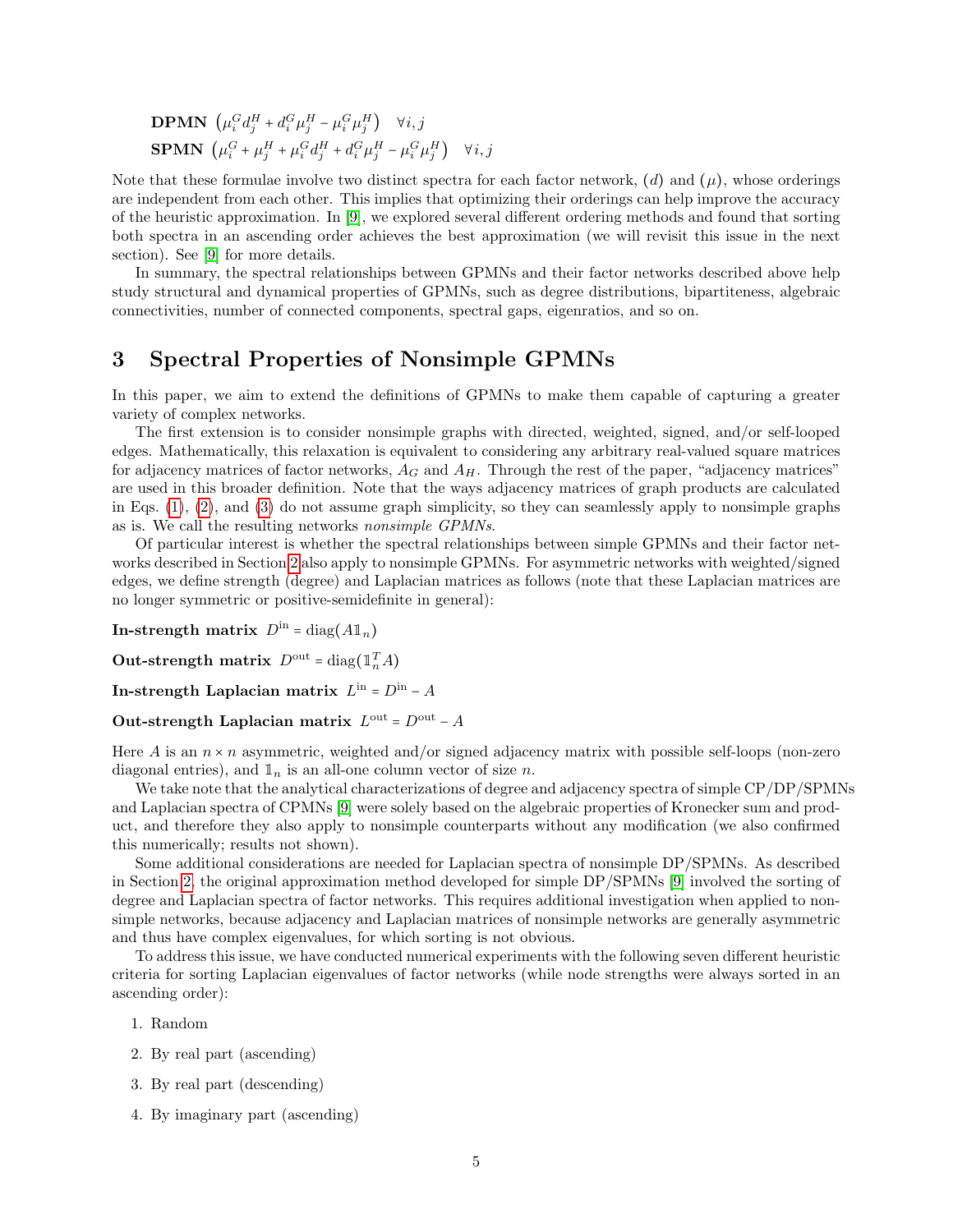

<span id="page-5-1"></span>Figure 2: Comparison of approximation performance among seven heuristic eigenvalue-sorting criteria (see text for details) for approximating in-strength Laplacian spectra of nonsimple (a) DPMNs and (b) SPMNs. "↑" and "↓" denote ascending and descending orders, respectively. The root mean square error (RMSE) per eigenvalue was used as a performance metric, in which an error was measured by the absolute value of the difference between true and approximated eigenvalues. Results were collected from one hundred independent tests for each condition, and their distributions were shown in box-whisker plots. Two adjacency matrices of factor networks used were:  $A_G$  = a random matrix whose entries were randomly sampled from a uniform distribution  $[-1, 1]$ , and  $A_H$  = a random matrix whose entries were randomly sampled from a uniform distribution [−2, 2]. The sizes of  $A_G$  and  $A_H$  were randomly and independently set between 40 and 60. These parameter values were chosen arbitrarily just for illustrative purposes, while the overall trends of results were robust to parameter variations. ANOVA and Tukey/Bonferroni posthoc tests showed extremely significant differences among the conditions (p =  $3.75 \times 10^{-331}$  for DPMNs; p =  $2.13 \times 10^{-324}$  for SPMNs). Results for out-strength Laplacian spectra showed similar trends.

- 5. By imaginary part (descending)
- 6. By absolute value (ascending)
- 7. By absolute value (descending)

Results are summarized in Fig. [2.](#page-5-1) The results clearly show that, when the eigenvalues of Laplacian matrices of factor networks are sorted by their real parts in an ascending order (which is the most natural generalization of the sorting method used in [\[9\]](#page-16-4)), the same methods described in Section [2](#page-1-3) can approximate in- and outstrength Laplacian spectra of nonsimple DP/SPMNs most effectively. Examples of approximations are shown in Fig. [3.](#page-6-0)

To summarize, the extension of GPMNs to nonsimple networks can be done in a straightforward manner, and the known spectral relationships between GPMNs and their factor networks are also applicable to nonsimple ones with little to no modification.

#### <span id="page-5-0"></span>4 Generalizing Graph Product

The second extension being made in this paper is to generalize graph product operation to arbitrary linear combination of Cartesian and direct products. Specifically, we define the following generalized product:

**Generalized product**  $G \underset{\alpha,\beta}{\boxtimes} H$  A network that is obtained as a weighted linear combination of  $G \square H$  and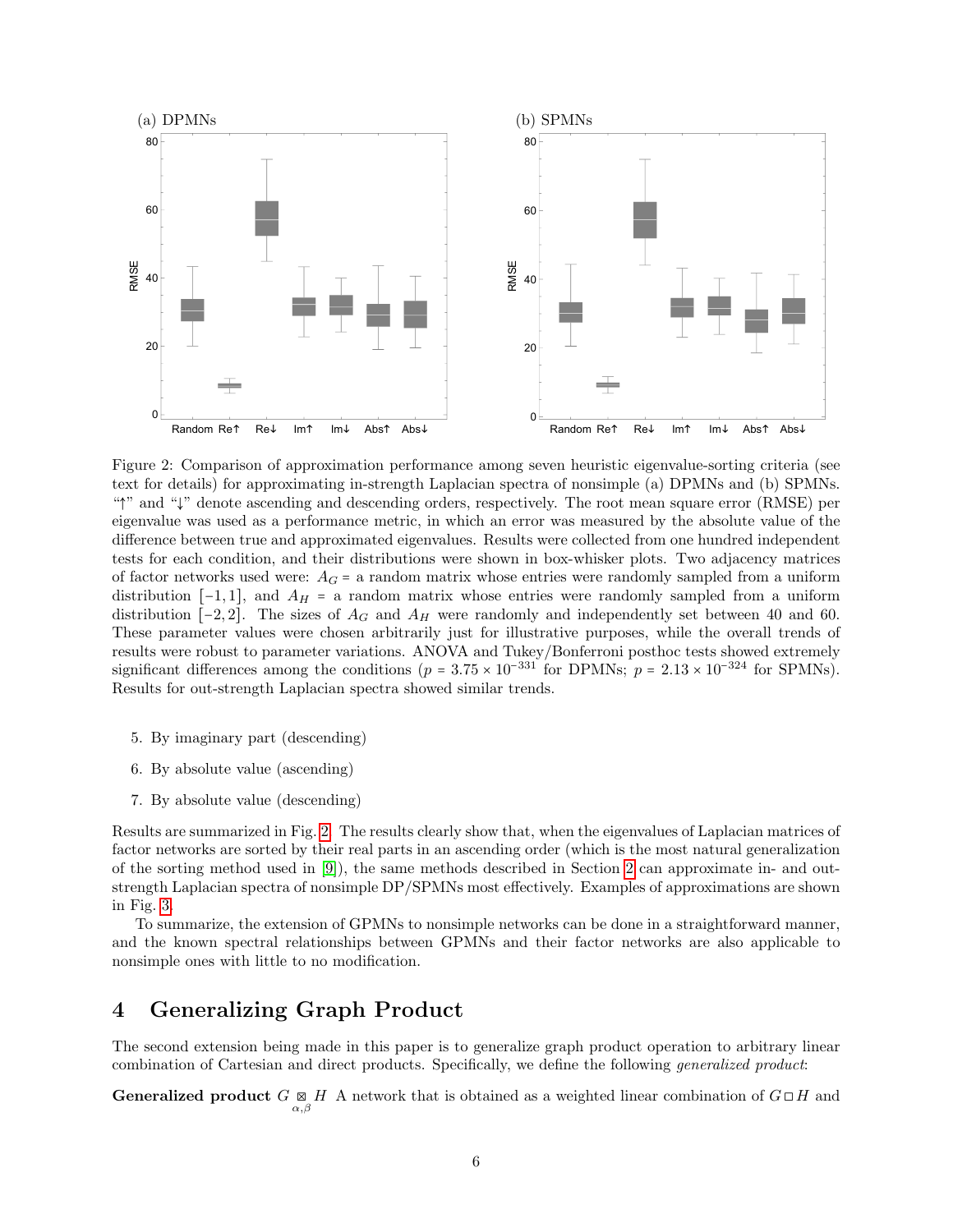

<span id="page-6-0"></span>Figure 3: Examples of in-strength Laplacian spectra of (a) a nonsimple DPMN and (b) a nonsimple SPMN, each approximated using the same methods as described in Section [2](#page-1-3) [\[9\]](#page-16-4) (black dashed curves), in comparison with the actual ones (gray solid curves). Eigenvalues are sorted by their real parts in an ascending order, and only their real parts are plotted (while imaginary parts were more or less randomly distributed). Two adjacency matrices of factor networks used were:  $A_G = a \cdot 50 \times 50$  random matrix whose entries were randomly sampled from a uniform distribution  $[-1, 1]$ , and  $A_H = a 30 \times 30$  random matrix whose entries were randomly sampled from a uniform distribution  $[-2, 2]$ . These parameter values were chosen arbitrarily just for illustrative purposes, while the overall trends of results were robust to parameter variations. Following the results shown in Fig. [2,](#page-5-1) the factor networks' node strengths and Laplacian eigenvalues were sorted in ascending order (by their real parts for the latter) before the approximation method was used.

 $G \times H$ , where  $\alpha$  and  $\beta$  are used as weights. Its adjacency matrix is given by

$$
A_{G\boxtimes_{\alpha,\beta}H} = A_G \underset{\alpha,\beta}{\otimes} A_H = \alpha A_G \oplus A_H + \beta A_G \otimes A_H, \tag{4}
$$

where the symbol  $\bigotimes_{\alpha,\beta}$  is newly introduced in this paper to represent a weighted sum of the Kronecker sum and product. This graph product operation is still commutative and associative. All of CP/DP/SPMNs can be described uniformly using this generalized product  $(\mathbb{Z} = \square, \mathbb{Z} = \square, \mathbb{Z} = \times, \text{ and } \mathbb{Z} = \mathbb{Z})$ . Moreover, setting  $\alpha$ and/or  $\beta$  to non-integer values represents a more nuanced balance between Cartesian and direct products in the GPMN structure (note that this is made possible by the first extension). We call networks generated by using this generalized product generalized GPMNs (GGPMNs).

We have found that the strength (degree), adjacency, and Laplacian spectra of GGPMNs can be given exactly or approximately as follows:

In- and out-strength spectra (= in- and out-strength sequence) With  $\left(d_i^G\right)$  and  $\left(d_j^H\right)$  being the inor out-strength spectra (node strengths) of factor networks  $G$  and  $H$ , respectively:

**GGPMN** 
$$
\left(\alpha d_i^G + \alpha d_j^H + \beta d_i^G d_j^H\right) \quad \forall i, j
$$

**Adjacency spectra** With  $(\lambda_i^G)$  and  $(\lambda_j^H)$  being the adjacency spectra (eigenvalues of adjacency matrices) of factor networks  $G$  and  $H$ , respectively:

**GGPMN** 
$$
\left(\alpha \lambda_i^G + \alpha \lambda_j^H + \beta \lambda_i^G \lambda_j^H\right)
$$
  $\forall i, j$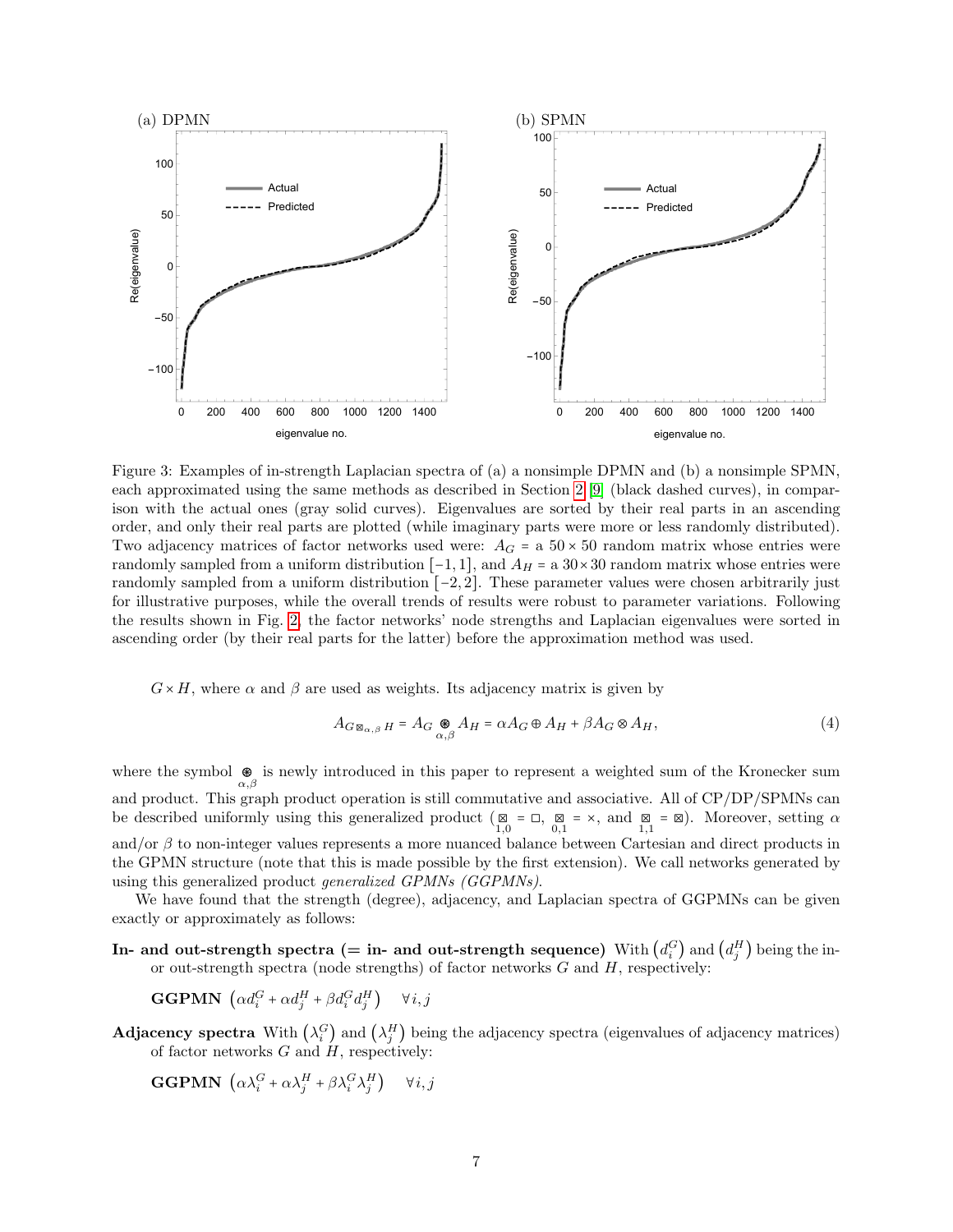${\bf Approximated\; Laplacian\; spectra\;With} \left[\left(d_i^G\right),\left(\mu_i^G\right)\right]$  and  $\left[\left(d_j^H\right),\left(\mu_j^H\right)\right]$  being the in- or out-strength/Laplacian spectra of factor networks G and H, respectively (all spectra should be sorted in an ascending order of real parts for best approximation):

**GGPMN** 
$$
\left(\alpha \mu_i^G + \alpha \mu_j^H + \beta \mu_i^G d_j^H + \beta d_i^G \mu_j^H - \beta \mu_i^G \mu_j^H\right)
$$
  $\forall i, j$ 

Details of derivation are given in Appendix. Note that these spectral relationships described in this section hold for both simple and nonsimple GGPMNs.

With these two extensions introduced in Sections [3](#page-4-0) and [4,](#page-5-0) GPMNs as a modeling framework have gained an enhanced expressive power and can be used to describe a wider variety of complex networks. In the following sections, we illustrate the use of GPMNs through three application examples.

# <span id="page-7-0"></span>5 Application I: Predicting Epidemic Thresholds

GPMNs can be used to predict epidemic thresholds (i.e., critical ratio of infection and recovery rates) of epidemic processes on networks. It is known that the epidemic threshold is given by the reciprocal of the largest eigenvalue of the adjacency matrix of the network [\[12\]](#page-16-6). If the network can be modeled as a GGPMN, the largest eigenvalue of its adjacency matrix can be obtained analytically as

<span id="page-7-1"></span>
$$
\lambda_{\max}^{G \boxtimes_{\alpha,\beta} H} = \max_{i,j} \left( \alpha \lambda_i^G + \alpha \lambda_j^H + \beta \lambda_i^G \lambda_j^H \right). \tag{5}
$$

In most cases, the adjacency spectrum of a large simple graph is characterized by a dense area around the origin accompanied by a small number of substantially larger (positive) outliers [\[13\]](#page-16-7). Therefore, if  $\alpha \ge 0$  and  $\beta \geq 0$ , Eq. [\(5\)](#page-7-1) is simplified to

<span id="page-7-3"></span>
$$
\lambda_{\max}^{G \boxtimes_{\alpha,\beta} H} = \alpha \lambda_{\max}^{G} + \alpha \lambda_{\max}^{H} + \beta \lambda_{\max}^{G} \lambda_{\max}^{H}.
$$
\n(6)

Because the epidemic threshold is the reciprocal of the largest eigenvalue, this result indicates that the epidemic threshold on a CPMN  $((\alpha, \beta) = (1, 0))$  is twice the harmonic mean of the thresholds on two factor networks. Similarly, the epidemic threshold on a DPMN  $((\alpha, \beta) = (0, 1))$  is simply the product of the thresholds on two factor networks.

A particularly interesting application of this result is the prediction of epidemic thresholds on random networks generated by a stochastic block model with equal community size. Let  $P$  be an  $r \times r$  edge probability matrix, and assume each community is made of exactly m nodes (thus the total number of nodes is  $rm$ ). Then, the ensemble average of adjacency matrices of networks generated by this model is given by  $P \otimes R$ , and adjacency matrix of a nonsimple DPMN, where R is an  $m \times m$  all-one square matrix. A typical assumption in matrix perturbation theory suggests that the spectrum of a specific binary adjacency matrix generated from this stochastic block model behaves similarly with the spectrum of this ensemble average. Therefore, we can estimate the epidemic threshold on a random network generated with this model by calculating the largest eigenvalue of  $P \otimes R$ . Since R has m as the single largest eigenvalue (while all other eigenvalues are 0s), this estimation becomes as simple as

<span id="page-7-2"></span>
$$
\lambda_{\text{max}}^{P \otimes R} = \lambda_{\text{max}}^{P} m. \tag{7}
$$

This accomplishes a significant reduction of computational cost because the number of communities (size of P) is usually significantly smaller than the size of the entire network. Figure [4](#page-8-0) presents results of a numerical experiment that compared the estimated largest eigenvalues obtained using this method with the actual ones, showing excellent matching between the two.

We note that other recent studies also discuss spectral properties of stochastic block models, mainly from the viewpoint of community detectability [\[14–](#page-16-8)[16\]](#page-16-9). Compared to them, the example presented in this section above is unique in using graph product as a concise mathematical representation of network topology and focusing specifically on the prediction of epidemic thresholds.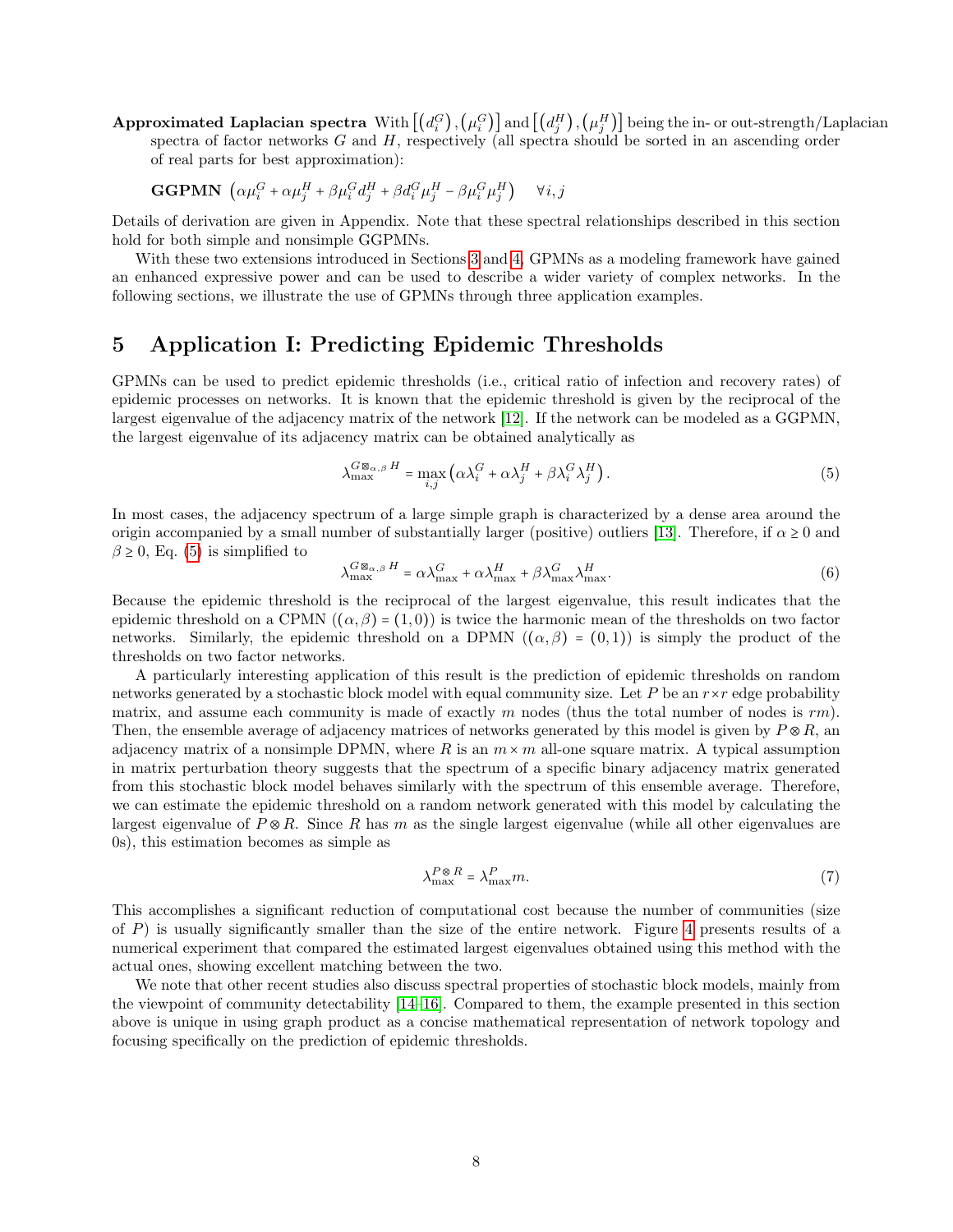

<span id="page-8-0"></span>Figure 4: Comparison of estimated and actual largest eigenvalues of adjacency matrices of random networks generated by a stochastic block model. Results were collected from five hundred independent calculations. In each case, the number of communities  $(r)$  and the size of each community  $(m)$  were randomly chosen between 3 and 7 and between 40 and 60, respectively. These parameter values were chosen arbitrarily just for illustrative purposes, while the overall trends of results were robust to parameter variations. P and an actual binary adjacency matrix were randomly generated to be symmetric in each case. The estimated values were calculated using Eq. [\(7\)](#page-7-2), while the actual ones were explicitly computed from the binary adjacency matrices.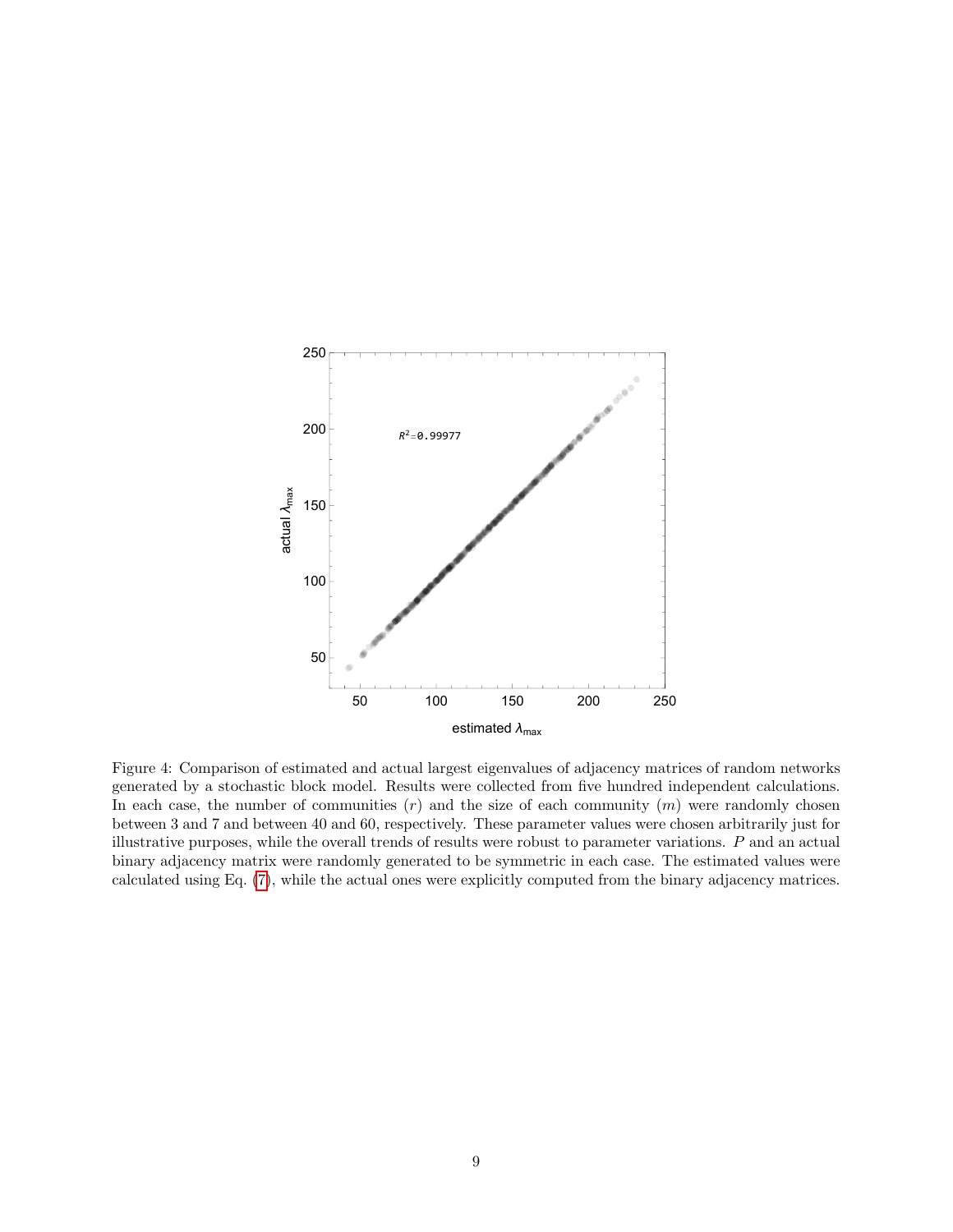#### <span id="page-9-0"></span>6 Application II: Propagation in Nontrivial Space and Time

GPMNs can be used to represent dynamical processes taking place in nontrivial spatial and/or temporal structures. A popular way of doing this is to use one of the factor networks as a network-shaped spatial structure, while the other as an identical dynamical network that is embedded inside of each node in space. There are several such multilayer network models developed and used in the literature, including coupled cellular networks [\[17\]](#page-16-10) and ecological networks on interconnected habitats [\[8\]](#page-16-3). In these cases, network topologies that can be produced by Cartesian products were typically used to couple multiple identical intra-layer networks over space.

Here, we illustrate other uses of GPMNs to represent dynamical processes that involve not just nontrivial space but also time. Specifically, we use graph product to represent various types of weighted random walks on a network. Let G be a weighted, directed network that represents transition likelihoods, and T a chain made of directed edges (Fig. [5,](#page-10-0) top). Each of these networks in isolation can be considered a representation of either spatial movement without time  $(G)$ , or the flow of time without spatial movement  $(T)$ . Applying different graph product operators to these two factor networks produces a specific spatio-temporal representation of different random walk processes, as follows:

- Direct product  $G \times T$  This represents weighted random walk with forced temporal progress (Fig. [5\(](#page-10-0)a)). Each layer contains no intra-layer edges, and all the edges connect a node in one layer to another node in the subsequent layer, indicating that no entities can stay within the same time point when they make transitions. This is the most natural representation of "vanilla" random walk in which time is explicitly represented by T.
- **Cartesian product**  $G \square T$  This represents weighted random walk taking place within each time segment (layer) with occasional stochastic temporal progress without spatial transition (Fig. [5\(](#page-10-0)b)). Each layer contains the original  $G$  as is, while all the inter-layer edges are diagonal, i.e., connecting the same node from one time point to the next. The relative probability of such temporal progress can be adjusted by changing the average edge weight in T (we call it  $\langle E_T \rangle$ ) with reference to the average edge weight in G (we call it  $\langle E_G \rangle$ ). This can be a useful random walk model if time has well-defined segments (e.g., days, weeks, months) and many transitions are expected to occur within each segment before moving onto the next segment.
- **Generalized product**  $G \underset{\alpha,\beta}{\otimes} T$  This represents the combination of the above two random walk processes

with their relative weights given by  $\alpha$  and  $\beta$  (Fig. [5\(](#page-10-0)c)). Therefore, together with the  $\langle E_T \rangle / \langle E_G \rangle$ ratio, this model essentially has three adjustable global parameters. They collectively determine the relative likelihoods of (i) transitions within a single time segment (determined by  $\alpha(E_G)$ ), (ii) temporal progress without spatial transitions (determined by  $\alpha(E_T)$ ), and (iii) temporal progress with spatial transitions (determined by  $\beta \langle E_G \rangle \langle E_T \rangle$ ).

Using this framework, interactions between nontrivial space and time in the propagation processes can be written concisely, and the spectral properties of the resulting GPMN can be obtained analytically (or by approximation for Laplacian spectra when a non-Cartesian product is used). To the best of our knowledge, such use of graph product to represent interactions between nontrivial space and time is novel in the literature.

For example, consider a random spreading process on a network occurring in a cyclical time structure (e.g., a seasonal cycle in a year), where G is a typical transition probability matrix and T is a directed circular graph. Applying any of the above graph product operators to these two factor networks produces a nonsimple GPMN model of a weighted random walk process developing in both space and time. The largest eigenvalue of the resulting adjacency matrix, an indicator of the efficiency of spreading (and persistence), can still be predicted using Eqs. [\(5\)](#page-7-1) or [\(6\)](#page-7-3). If  $\lambda_{\text{max}}^G$  is assumed to be constant, the efficiency of spreading is solely determined by the adjacency spectrum of T.

This model provides implications for temporal investment strategies for epidemic control or marketing. In an epidemic control scenario, it is reasonable to assume that T has a large edge weight by default and one needs to allocate a finite resource (denoted as  $C$ ) to reduce some (or all) of edge weights to suppress continuation of a disease from one time point to another. In a marketing scenario, however, the situation would be nearly the opposite; the default edge weight in  $T$  is assumed to be near-zero and one needs to allocate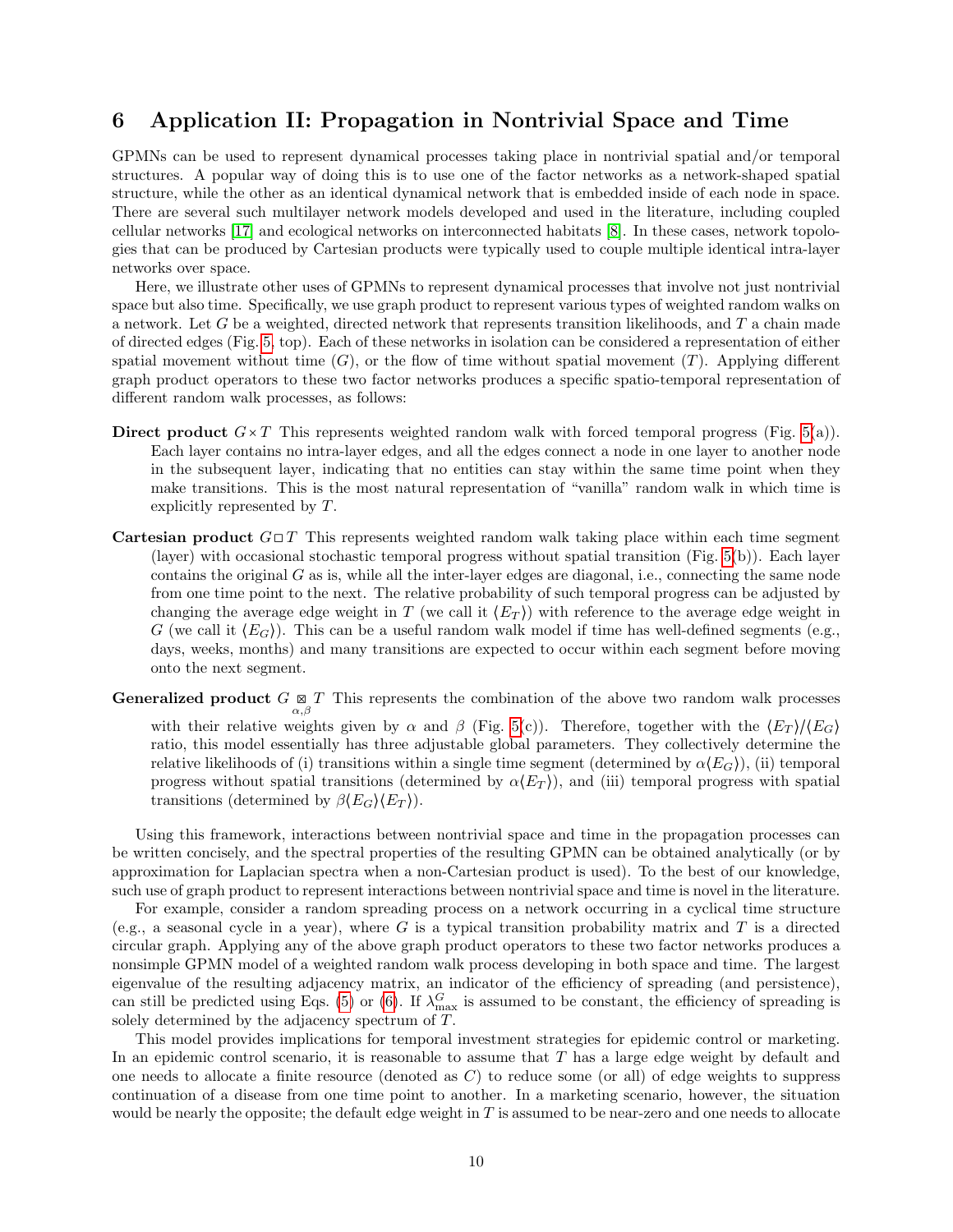

(a)  $G \times T$ :



(b)  $G \square T$ :



(c)  $G \underset{\alpha,\beta}{\boxtimes} T$ :



<span id="page-10-0"></span>Figure 5: Weighted random walk processes represented by GPMNs. Top: Two factor networks. G represents an underlying spatial transition network, while T represents time. (a) Direct product  $G \times T$ , representing random walk with forced temporal progress. (b) Cartesian product  $G \square T$ , representing random walk within each time segment with occasional stochastic temporal progress. (c) Generalized product  $G \underset{\alpha,\beta}{\boxtimes} T$ , representing the combination of (a) and (b). Circles represent layers (time segments).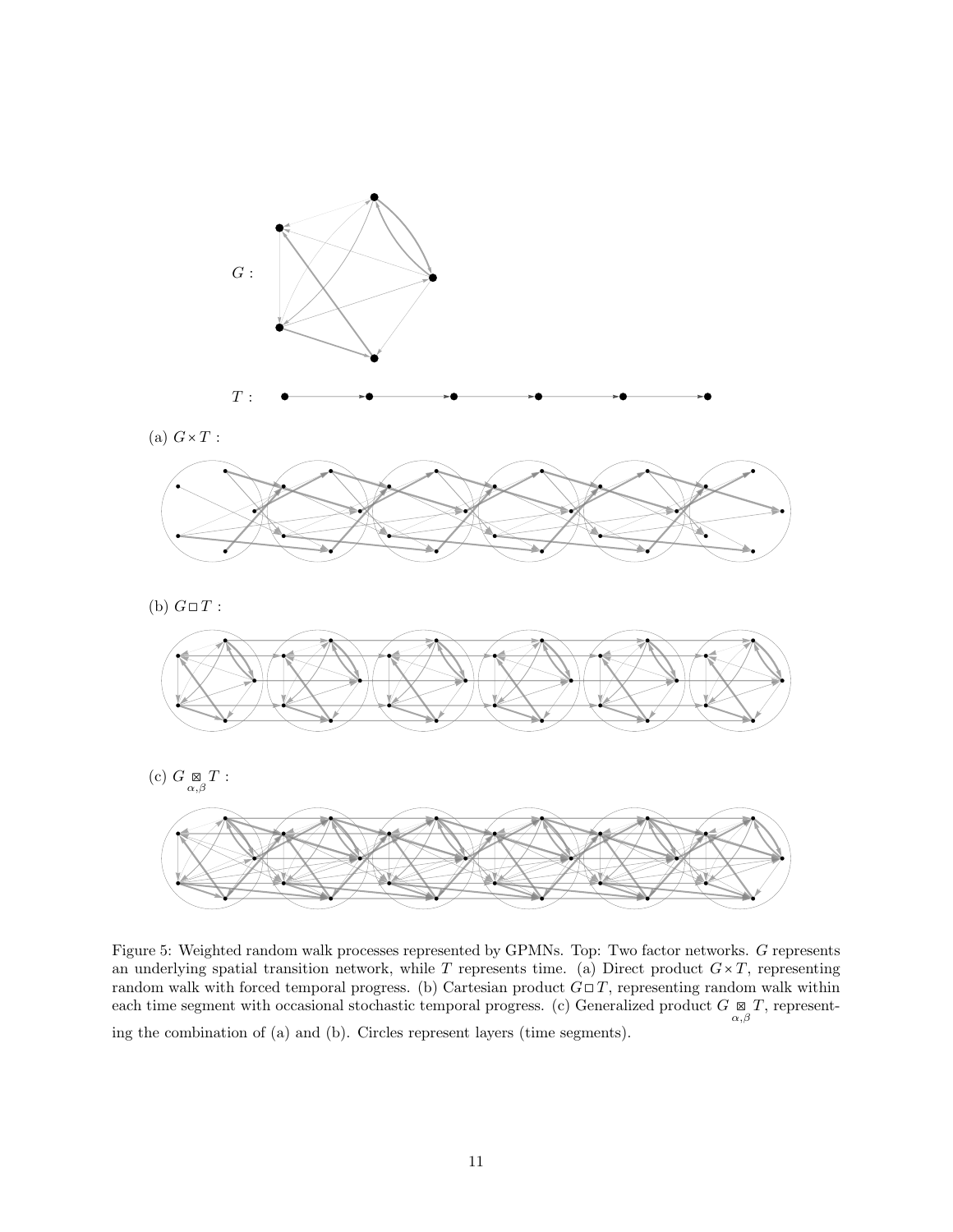

<span id="page-11-1"></span>Figure 6: Dependence of  $\lambda_{\text{max}}$  (spreading efficiency) on  $\tau$  (number of months to which resource is invested), analytically obtained from adjacency spectra of factor networks using Eq. [\(6\)](#page-7-3). The interactions between space and time was represented by a generalized product  $G \boxtimes_{0.5,0.5} T$ , where G is a 1000 × 1000 random transition probability matrix (fixed) and T is a directed circular graph made of 12 nodes, representing 12 months  $= 1$  year. Edge weights in T were determined based on the investment strategy, described below. (a) Results from the epidemic control scenario, in which the default edge weight in T was 1, and  $\tau$  randomly selected edges in T received a  $C/\tau$  weight reduction each. (b) Results from the marketing scenario, in which the default edge weight in T was  $10^{-3}$ , and  $\tau$  randomly selected edges in T received a  $C/\tau$  weight increase each.

the resource to increase the chance of retention of product adoption over time. Temporally heterogeneous investment strategies can be efficiently represented by varying edge weights in  $T$ , and the spreading efficiency (the largest eigenvalue of the entire adjacency matrix of the GPMN) can be obtained efficiently using its spectral properties. Figure [6](#page-11-1) presents a sample result of such numerical computation for G with 1000 nodes and T with 12 nodes (time segments), clearly showing that temporally concentrated investment was most effective for epidemic control, but temporally distributed investment was necessary for marketing.

### <span id="page-11-0"></span>7 Application III: Higher-Order Properties

Lastly, we discuss a rather different type of application of GPMNs: higher-order powers of a network. Because graph product operators we have considered are all associative, we can create GPMNs by raising a network to the power of n using any of the operators, such as  $G \square G \square G \square \ldots \square G = G_{\square}^{n}$  (and similarly,  $G_{\times}^{n}$ ,  $G_{\mathbb{B}}^{n}$ , etc.). We call these GPMNs self-similar GPMNs, because their inter-layer structures are similar to their intra-layer structures, and also because their adjacency and Laplacian matrices asymptotically become fractal matrices (Fig. [7\)](#page-12-0) as the power *n* increases.

We can analytically predict spectral distributions of self-similar GPMNs for certain cases, as follows:

- $G_{\Box}^{n}(\alpha=1,\beta=0)$  In this case, all the degree/strength, adjacency, and Laplacian spectra will be given by the sums of n sample values independently selected (repetition allowed) from the original spectrum of  $G$ , to which the central limit theorem applies. Therefore, with  $n \to \infty$ , the asymptotic spectral distribution of  $G_{\Box}^n$  will approach a normal distribution with mean  $\langle x \rangle$  and standard deviation  $\sigma_x \sqrt{n}$ , where  $\langle x \rangle$ and  $\sigma_x$  are the mean and the standard deviation of the original spectrum, respectively. The smallest and largest values will also scale linearly with n.
- $G_{\rm x}^n$  ( $\alpha$  = 0,  $\beta$  = 1) In this case, the degree/strength and adjacency spectra will be given by the products of n sample values independently selected (repetition allowed) from the original spectrum of G. The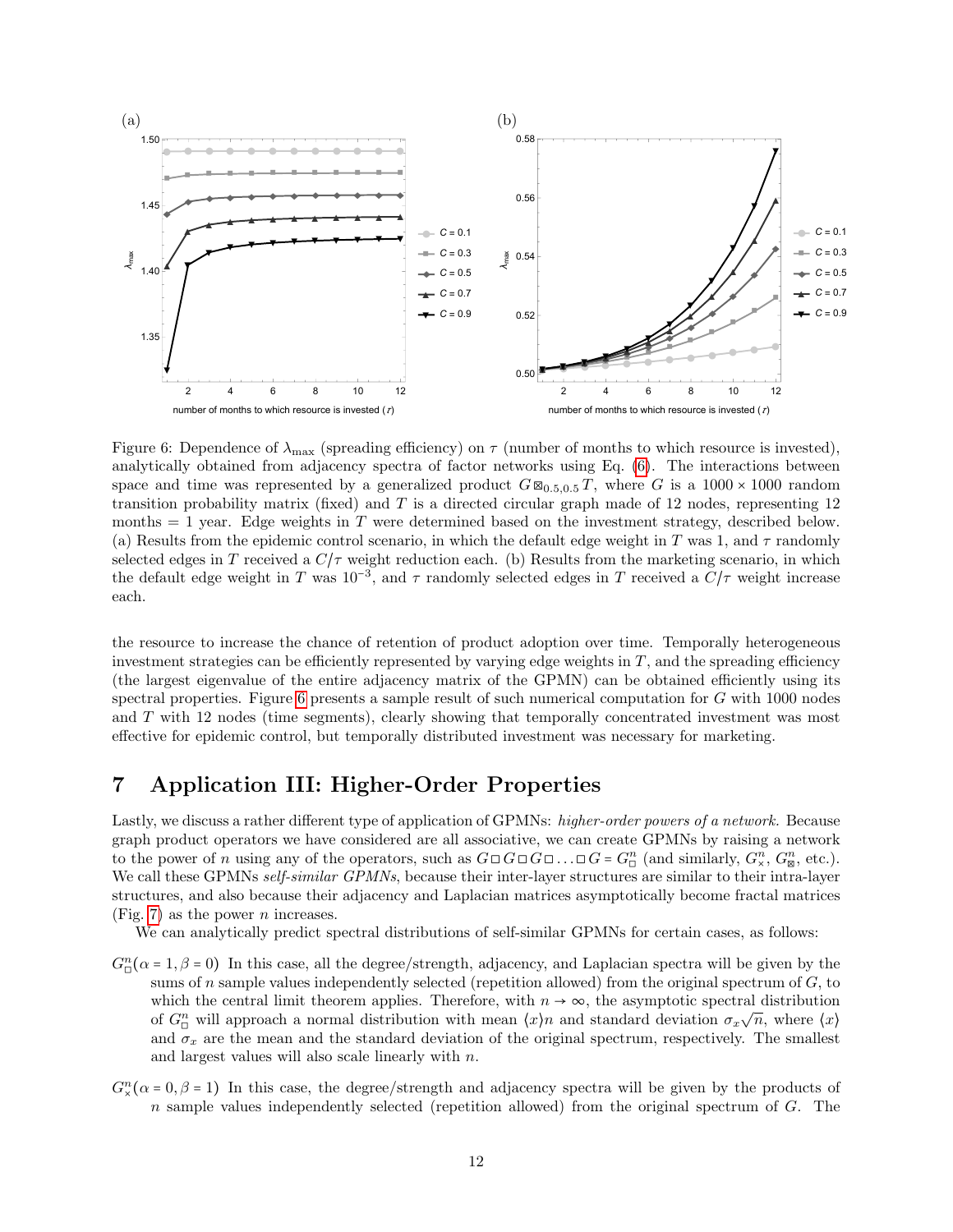

<span id="page-12-0"></span>Figure 7: Examples of adjacency and Laplacian matrices of self-similar GPMNs of a higher-order power, showing fractal structure. The original network G was a random graph with 5 nodes and 7 edges. (a) Adjacency matrix of  $G_{\Box}^5$ . (b) Laplacian matrix of  $G_{\boxtimes}^5$ . Non-zero elements are visualized with black pixels.

adjacency spectrum may contain negative or even complex numbers (if  $G$  is directed). However, if we take the logarithms of their absolute values, this again becomes the sums of  $n$  sample values, to which the central limit theorem still applies. Therefore, with  $n \to \infty$ , the asymptotic distribution of absolute values of the degree/strength and adjacency spectra of  $G_{\mathbf{x}}^n$  will approach a log-normal distribution (with mean  $\langle \log |x| \rangle n$  and standard deviation  $\sigma_{\log |x|} \sqrt{n}$  in log space). The smallest and largest absolute values will scale exponentially with n.

 $G_{\mathbb{Q}}^n(\alpha=1,\beta=1)$  In this case, the degree/strength and adjacency spectra will be given by the same formula  $(x_i + x_j + x_ix_j) = ((x_i + 1)(x_j + 1) - 1) \forall i, j$ . The right hand side contains convenient +1 and -1, which indicates that distributions obtained by elevating all values in these spectra by 1 will behave exactly the same way as the degree/strength and adjacency spectra of  $G_{\times}^{n}$  discussed right above. Therefore, with  $n \to \infty$ , the asymptotic distribution of absolute values of the degree/strength and adjacency spectra of  $G_n^n$ , when elevated by 1, will approach a log-normal distribution (with mean  $\langle \log |x+1| \rangle n$  and standard deviation  $\sigma_{\log|x+1|}\sqrt{n}$  in log space). The smallest and largest absolute values (after elevated by 1) will scale exponentially with n.

Figure [8](#page-13-0) presents some examples of spectral distributions of self-similar GPMNs together with analytical predictions described above. Analytical predictions showed a good fit to the actual spectral distributions.

An illustrative example of application of self-similar GPMNs to dynamical networks is to use self-similar DPMNs to represent simultaneous Markov processes on a network. Specifically, the *n*-th power of a state transition network (such as G given in Fig. [5\)](#page-10-0), when raised by direct product, gives a higher-order transition network for meta-states of a population of n independent yet distinguishable Markovian individuals. This can be easily understood in that each of the nodes of this self-similar DPMN is a composite of  $n$  independent choices of states in the original transition network, and that the state transition probabilities between those composite nodes are given by the *n*-th power (by Kronecker product) of the original transition probability matrix, i.e., the transition probability between two composite states is a simple product of  $n$  independent transition probabilities between original individual states. This represents n identical, independent, simultaneous Markovian processes taking place on a network, using a higher-order algebraic notation.

The results given in this section indicate that it is possible to analytically predict some of the dynamical properties of systems represented in self-similar GPMNs, including the simultaneous Markov processes described above. We can characterize the spectral density function and the scaling behavior of the largest/smallest values (in either original values or in their absolute values). In particular, the dominant eigenvalue of a self-similar GPMN is most likely determined solely by the dominant eigenvalues of the original network. Meanwhile, the fact that the spectra will approach a normal or log-normal distribution implies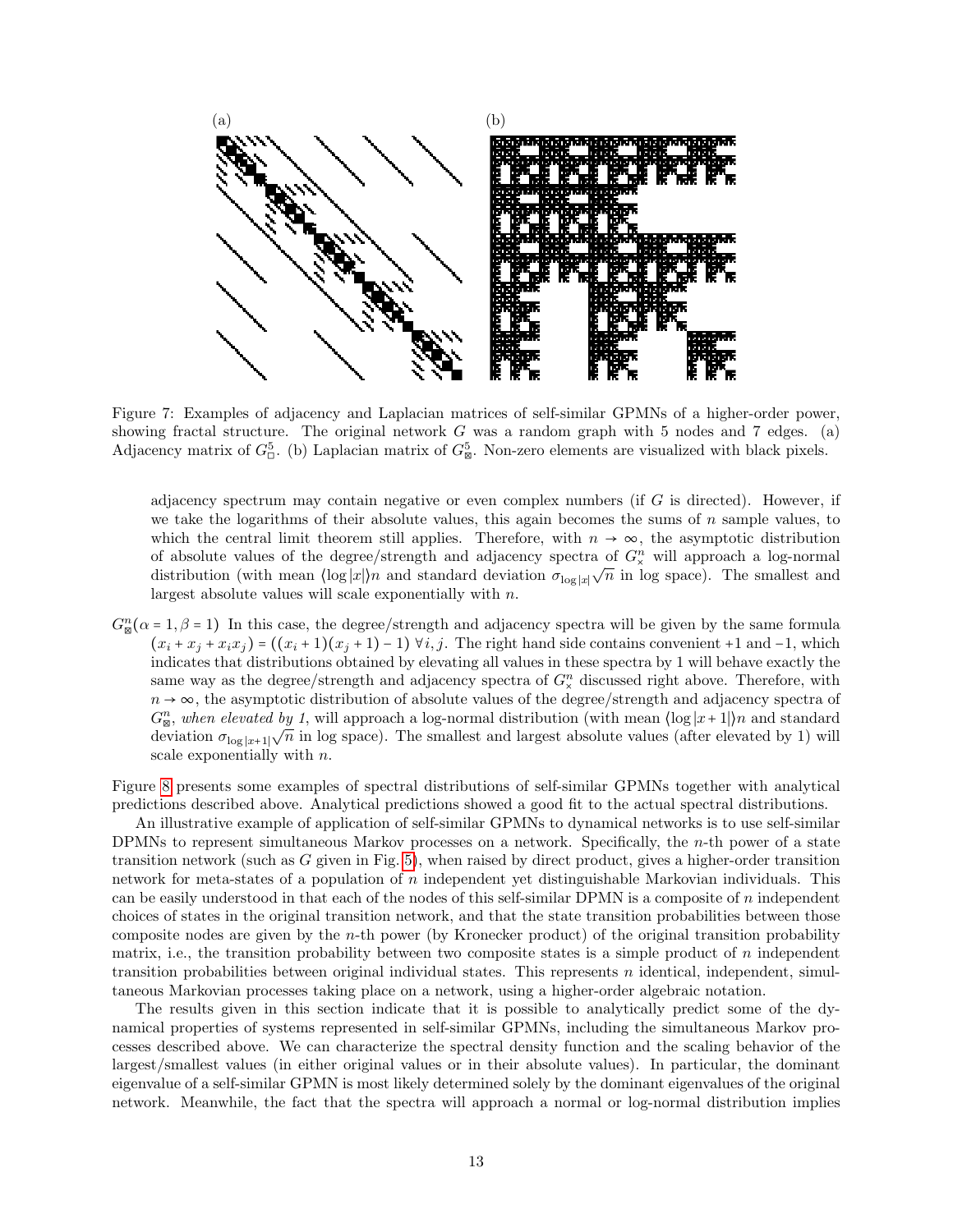

<span id="page-13-0"></span>Figure 8: Comparison of spectral distributions of self-similar GPMNs (histograms) and analytical predictions (curves). In all cases, the original network  $G$  was a random network with 5 nodes and 7 edges, and each edge was assigned a random weight. (a) Laplacian spectrum of  $G_{\Box}^{8}$ . (b) Strength spectrum of  $G_{\times}^{8}$ . (c) Adjacency spectrum of  $G^8_{\boxtimes}$ .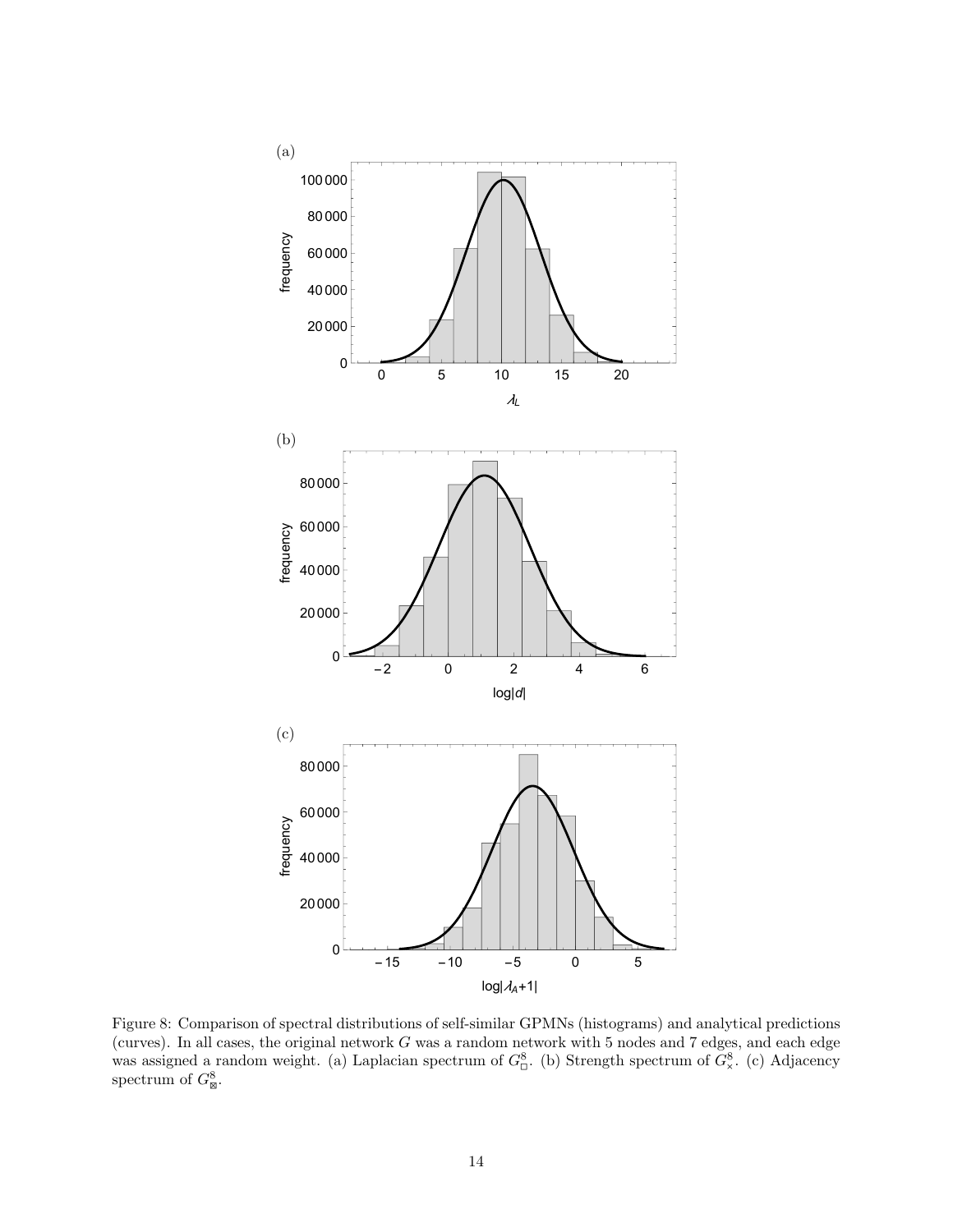that the less dominant modes of the network's collective states will behave more and more homogeneously as the order increases.

Finally, self-similar GPMNs can also be used to predict spectral properties of certain high-dimensional networks of mathematical interest. For example, an n-dimensional hypercube can be considered a self-similar CPMN of a complete graph made of two nodes, raised to the  $n$ -th power using Cartesian product. We can easily predict that a high-dimensional hypercube's adjacency and Laplacian spectra will asymptotically become a normal distribution centered at the origin and at  $n$ , respectively, because the adjacency and Laplacian spectra of the original two-node graph have 0 and 1 as their means, respectively. This agrees with the results recently reported elsewhere [\[18\]](#page-16-11).

#### <span id="page-14-0"></span>8 Conclusions

We have discussed GPMNs and their spectral properties. With the two extensions introduced in this paper, GPMNs form an interesting, useful family of multilayer networks that can provide an efficient, analytically tractable framework for describing certain classes of complex networks. GPMNs show mathematically nice behaviors in a number of aspects, which can facilitate analytical and computational investigation of structure and dynamics of various multilayer networks. We also have presented several examples of applications, which, we hope, have collectively illustrated the effectiveness and practical value of the GPMN framework.

As mentioned earlier in Section [1,](#page-0-0) it would be highly unlikely that the structure and dynamics of a real-world network could be perfectly captured within the GPMN framework. While this is certainly a limitation of GPMNs, it also suggests different roles for GPMNs to play in the science of complex networks. Specifically, with their simplicity and mathematically nice behavior, GPMNs may serve as an analytically tractable approximation model, with which researchers can produce analytical predictions and/or systematic comparison and testing of empirically observed properties of multilayer networks. This is similar to what mean-field models have been offering to high-dimensional dynamical systems analysis. We believe that GPMNs can contribute to the multilayer networks literature in a similar manner.

There are a number of directions of further research. The approximation of Laplacian spectra of DP/SP/GGPMNs requires further development in both mathematical justification and performance improvement. The three areas of applications should be evaluated through more testing and validation using real-world network data. There are also much room for further theoretical development and exploration. For example, the implications of spectral properties of GPMNs for canonical dynamical network models (e.g., diffusion, synchronization, opinion formation, etc.) deserves more elaboration. Another intriguing area of investigation would be the use of nonlinear time structure, such as non-deterministic (branching) flow of time, as a factor network in the spatio-temporal interaction modeling, to explore other applications of GPMNs in different fields of physics and computer science. Possible connections between large-scale stochastic dynamics and GPMNs may also be worth further investigation.

# Funding

This work was supported by the Visitors Program of the Max Planck Institute for the Physics of Complex Systems.

### Acknowledgments

The author thanks Lucas Wetzel for reviewing a draft version of this work and providing helpful comments.

# Appendix: Spectral Relationships Between GGPMNs and Their Factor Networks

Here we show that the strength (degree) and adjacency spectra of GGPMNs still maintain exact algebraic relationships with those of their factor networks, as follows: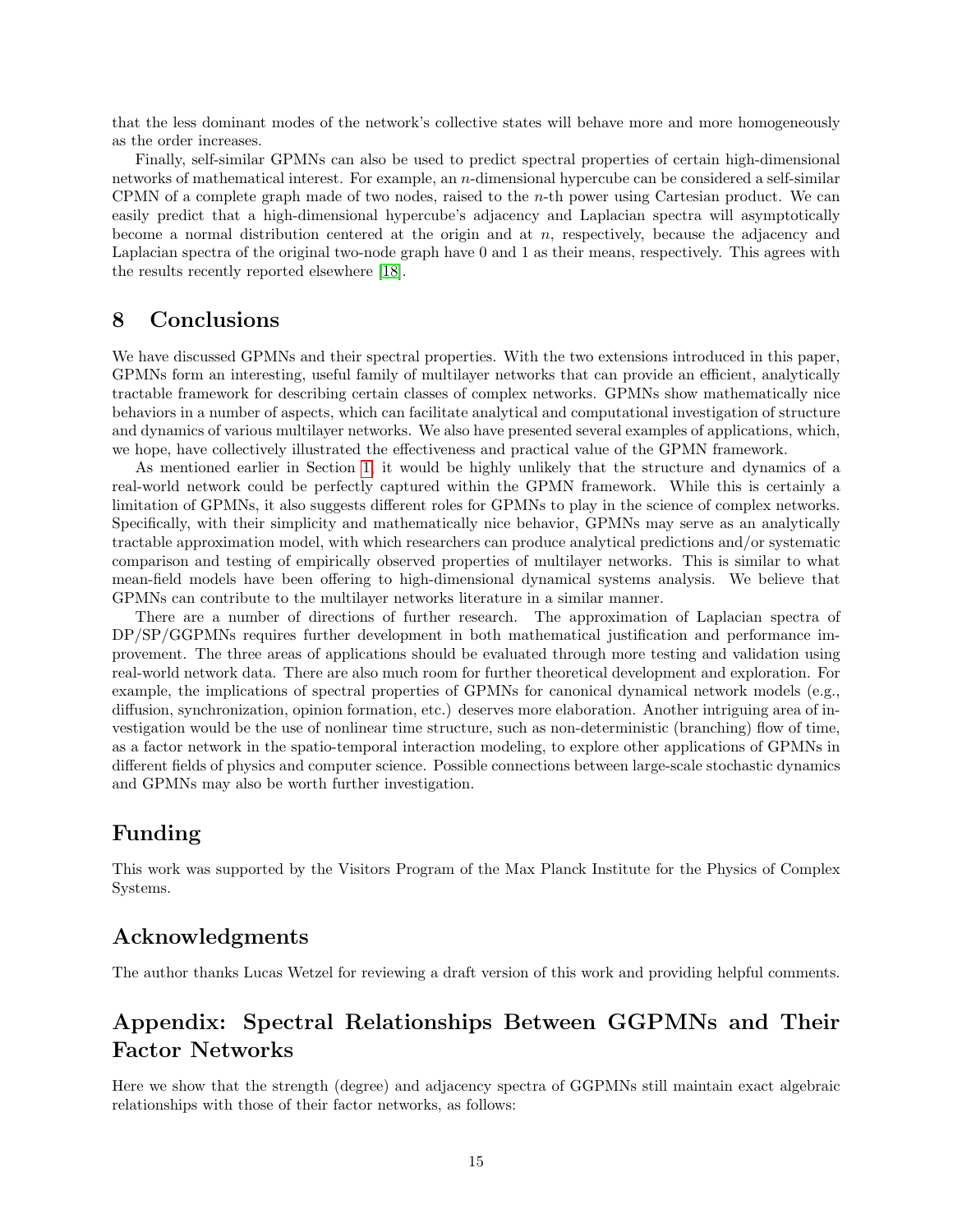In-strength spectra (= in-strength sequence) With  $\left(d_i^G\right)$  and  $\left(d_j^H\right)$  being the node strengths of factor networks  $G$  and  $H$ , respectively:

$$
(d^{G \boxtimes_{\alpha,\beta} H}) = (A_G \underset{\alpha,\beta}{\otimes} A_H) \mathbb{1}_{|V_G||V_H|} = (\alpha A_G \oplus A_H + \beta A_G \otimes A_H) (\mathbb{1}_{|V_G|} \otimes \mathbb{1}_{|V_H|})
$$
(8)

$$
= \alpha \left( A_G \otimes I_{|V_H|} \right) \left( \mathbbm{1}_{|V_G|} \otimes \mathbbm{1}_{|V_H|} \right) + \alpha \left( I_{|V_G|} \otimes A_H \right) \left( \mathbbm{1}_{|V_G|} \otimes \mathbbm{1}_{|V_H|} \right) + \beta \left( A_G \otimes A_H \right) \left( \mathbbm{1}_{|V_G|} \otimes \mathbbm{1}_{|V_H|} \right) \tag{9}
$$

$$
= \alpha \left( d^G \right) \otimes \mathbb{1}_{|V_H|} + \alpha \mathbb{1}_{|V_G|} \otimes \left( d^H \right) + \beta \left( d^G \right) \otimes \left( d^H \right) \tag{10}
$$

$$
= \left(\alpha d_i^G + \alpha d_j^H + \beta d_i^G d_j^H\right) \qquad \forall i, j \tag{11}
$$

Out-strength spectra can be obtained similarly by the same formula.

Adjacency spectra With  $(\lambda_i^G, v_i^G)$  and  $(\lambda_j^H, v_j^H)$  being eigenvalues and eigenvectors of  $A_G$  and  $A_H$ , respectively:

$$
A_{G\boxtimes_{\alpha,\beta}H}\left(v_i^G\otimes v_j^H\right) = \left(A_G\underset{\alpha,\beta}{\otimes}A_H\right)\left(v_i^G\otimes v_j^H\right) = \left(\alpha A_G\oplus A_H + \beta A_G\otimes A_H\right)\left(v_i^G\otimes v_j^H\right) \tag{12}
$$

$$
= \alpha \left( A_G \otimes I_{|V_H|} \right) \left( v_i^G \otimes v_j^H \right) + \alpha \left( I_{|V_G|} \otimes A_H \right) \left( v_i^G \otimes v_j^H \right) + \beta \left( A_G \otimes A_H \right) \left( v_i^G \otimes v_j^H \right) \tag{13}
$$

$$
= \alpha \left( \lambda_i^G v_i^G \right) \otimes v_j^H + \alpha v_i^G \otimes \left( \lambda_j^H v_j^H \right) + \beta \left( \lambda_i^G v_i^G \right) \otimes \left( \lambda_j^H v_j^H \right) \tag{14}
$$

$$
= \left(\alpha \lambda_i^G + \alpha \lambda_j^H + \beta \lambda_i^G \lambda_j^H\right) \left(v_i^G \otimes v_j^H\right) \qquad \forall i, j
$$
\n
$$
(15)
$$

Moreover, we present that the Laplacian spectra of GGPMNs can also be approximated using the strength (degree) and Laplacian spectra of their factor networks, as follows:

Approximated Laplacian spectra With  $(\mu_i^G, w_i^G)$  and  $(\mu_j^H, w_j^H)$  being eigenvalues and eigenvectors of in- or out-strength Laplacian matrices of  $G(L_G)$  and  $H(L_H)$ , respectively, and  $(w_i^G \otimes w_j^H)$  being used as pseudo-eigenvectors of  $L_{G \boxtimes_{\alpha,\beta} H}$  [\[9\]](#page-16-4):

$$
L_{G\boxtimes_{\alpha,\beta}H}\left(w_i^G\otimes w_j^H\right) = \left(D_{G\boxtimes_{\alpha,\beta}H} - A_{G\boxtimes_{\alpha,\beta}H}\right)\left(w_i^G\otimes w_j^H\right) \tag{16}
$$

$$
= (\alpha D_{G \Box H} + \beta D_{G \times H} - \alpha A_{G \Box H} - \beta A_{G \times H}) (w_i^G \otimes w_j^H)
$$
\n(17)

$$
= (\alpha D_G \otimes I_{|V_H|} + \alpha I_{|V_G|} \otimes D_H + \beta D_G \otimes D_H - \alpha A_G \otimes I_{|V_H|} - \alpha I_{|V_G|} \otimes A_H - \beta A_G \otimes A_H)
$$
\n
$$
= [\alpha L_G \otimes I_{|V_H|} + \alpha I_{|V_G|} \otimes L_H + \beta D_G \otimes D_H - \beta (D_G - L_G) \otimes (D_H - L_H)] (w_i^G \otimes w_j^H)
$$
\n
$$
= (\alpha L_G \otimes I_{|V_H|} + \alpha I_{|V_G|} \otimes L_H + \beta L_G \otimes D_H + \beta D_G \otimes L_H - \beta L_G \otimes L_H) (w_i^G \otimes w_j^H)
$$
\n
$$
= \alpha (\mu_i^G w_i^G) \otimes w_j^H + \alpha w_i^G \otimes (\mu_j^H w_j^H) + \beta (\mu_i^G w_i^G) \otimes (D_H w_j^H) + \beta (D_G w_i^G) \otimes (\mu_j^H w_j^H)
$$
\n
$$
- \beta (\mu_i^G w_i^G) \otimes (\mu_j^H w_j^H)
$$
\n
$$
\approx \frac{(\alpha \mu_i^G + \alpha \mu_j^H + \beta \mu_i^G d_j^H + \beta d_i^G \mu_j^H - \beta \mu_i^G \mu_j^H)}{(21)}
$$
\n
$$
\approx \frac{(\alpha \mu_i^G + \alpha \mu_j^H + \beta \mu_i^G d_j^H + \beta d_i^G \mu_j^H - \beta \mu_i^G \mu_j^H)}{(w_i^G \otimes w_j^G \otimes w_j^G)} \qquad \forall i, j \qquad (22)
$$
\n
$$
\frac{(\alpha H_H + \alpha H_H + \beta H_H) (Q_H - Q_H) (Q_H - Q_H) (Q_H - Q_H) (Q_H - Q_H) (Q_H - Q_H))}{(W_H - Q_H) (Q_H - Q_H) (Q_H - Q_H) (Q_H - Q_H) (Q_H - Q_H) (Q_H - Q_H) (Q_H - Q_H) (Q_H - Q_H) (Q_H - Q_H) (Q_H - Q_H) (Q_H - Q_H) (Q_H - Q_H) (Q_H - Q_H) (Q_H - Q_H) (Q_H - Q_H) (Q_H - Q_H) (Q_H - Q_H) (Q_H - Q_H) (Q_H - Q_H) (Q_H - Q_H) (Q_H - Q_H) (
$$

We have conducted similar numerical experiments as in Section [3](#page-4-0) to confirm that sorting eigenvalues of factor networks' Laplacian matrices by their real parts in an ascending order is still most effective for approximation of GGPMNs' Laplacian spectra (results not shown, as they were quite similar to Fig. [2\)](#page-5-1).

Note that these spectral relationships described in this appendix hold for both simple and nonsimple GGPMNs.